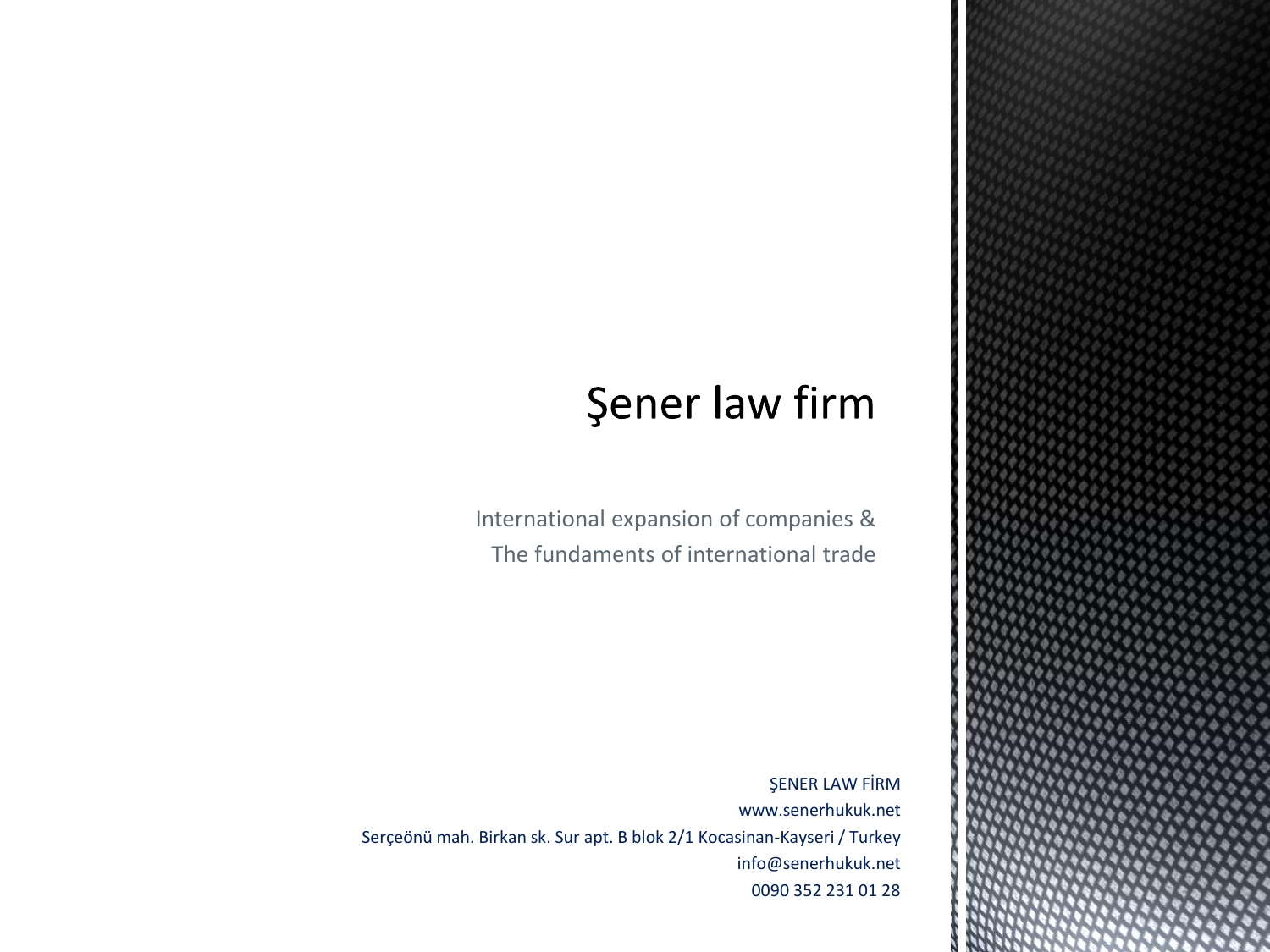

# **Starting the** expansion

ō

Make sure you start from the right point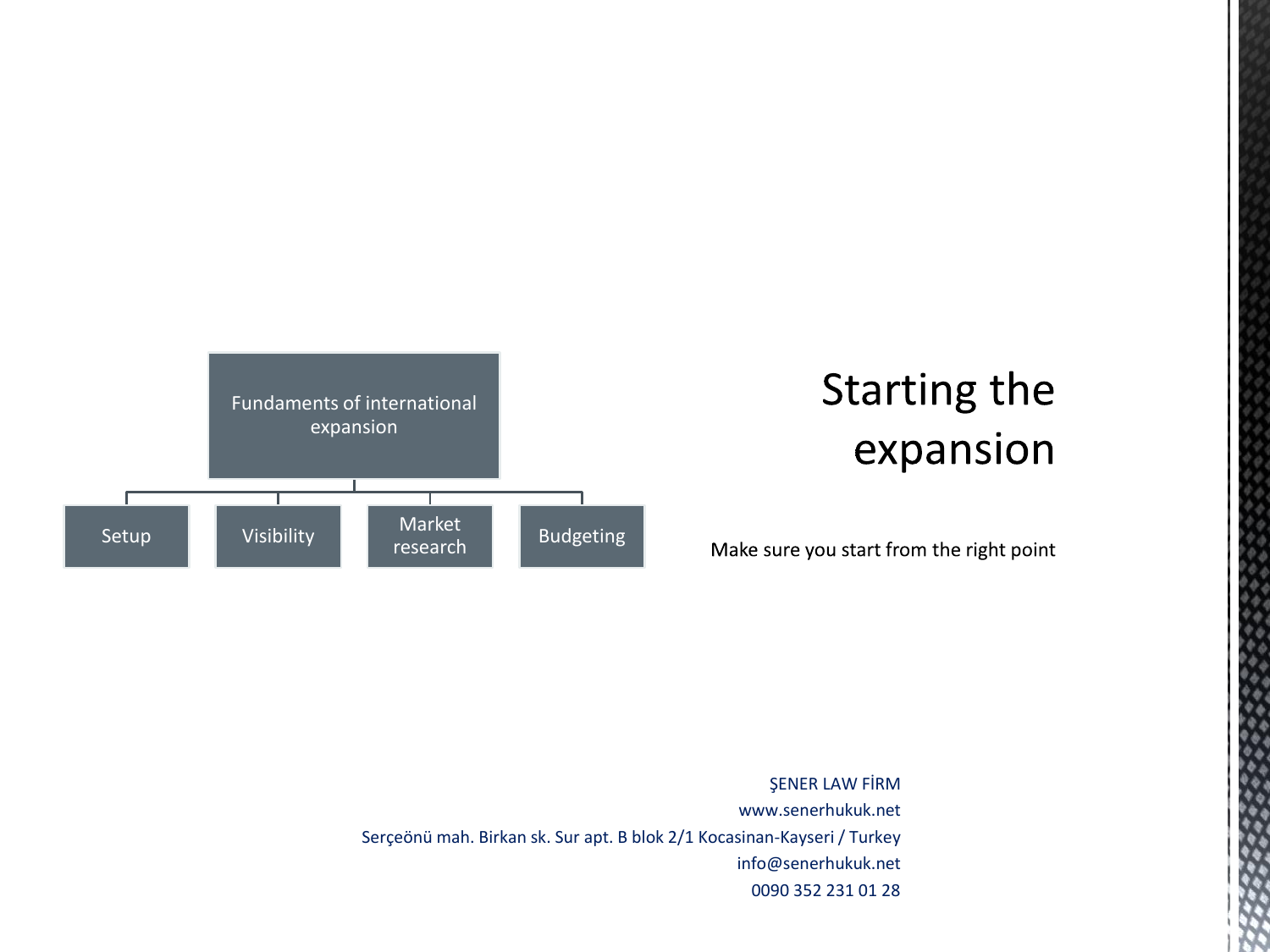

ŞENER LAW FİRM www.senerhukuk.net Serçeönü mah. Birkan sk. Sur apt. B blok 2/1 Kocasinan-Kayseri / Turkey info@senerhukuk.net 0090 352 231 01 28  $\Phi_4$ 

きんきょう じゅうきょうしゅう きょうきゅう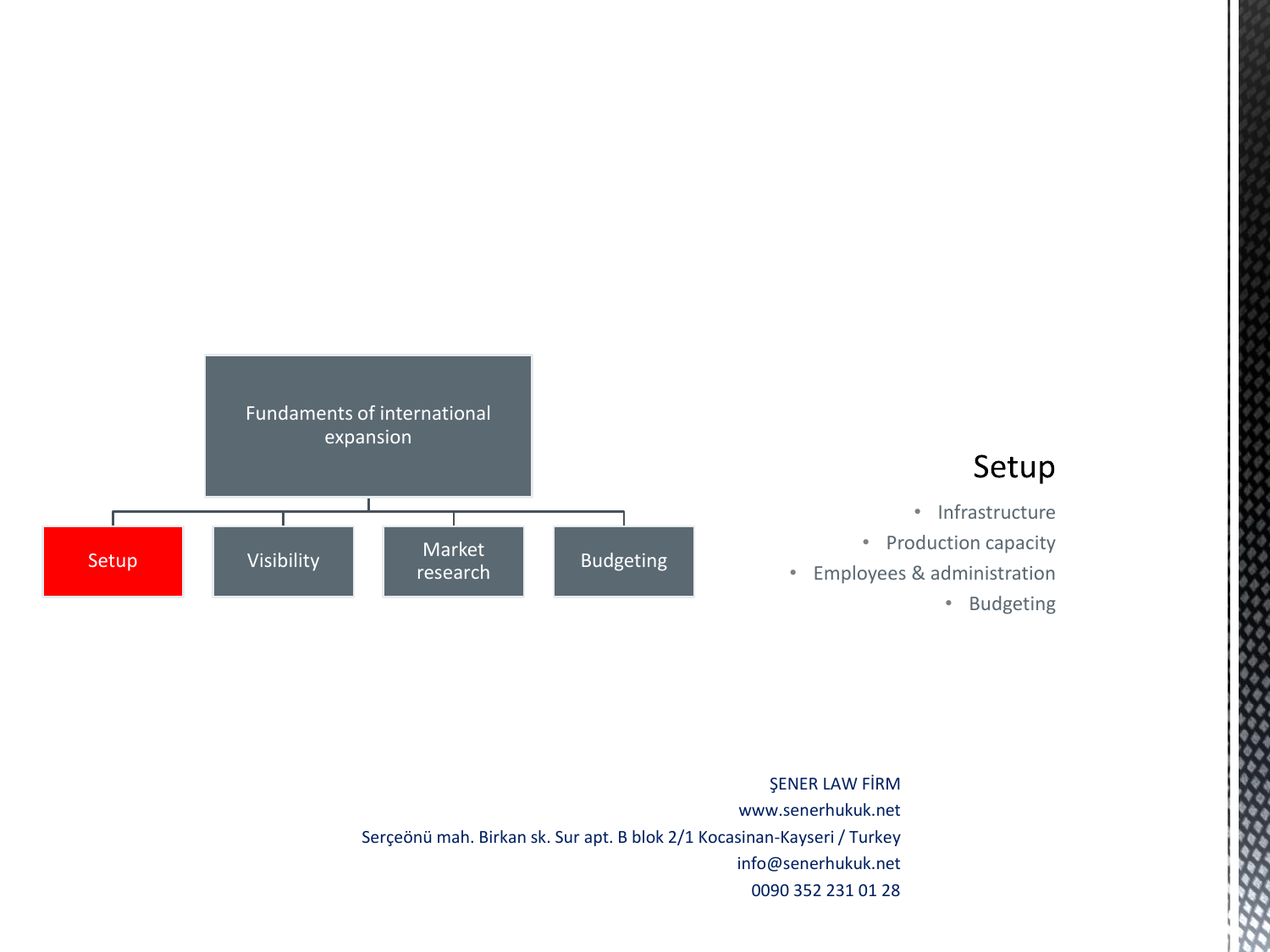

### Visibility

- Website in foreign languages
	- Advertisement
	- Expo's & trade shows
		- Foreign contacts
			- Conferences

٠

• Personal meetings

### www.senerhukuk.net Serçeönü mah. Birkan sk. Sur apt. B blok 2/1 Kocasinan-Kayseri / Turkey info@senerhukuk.net 0090 352 231 01 28

#### ŞENER LAW FİRM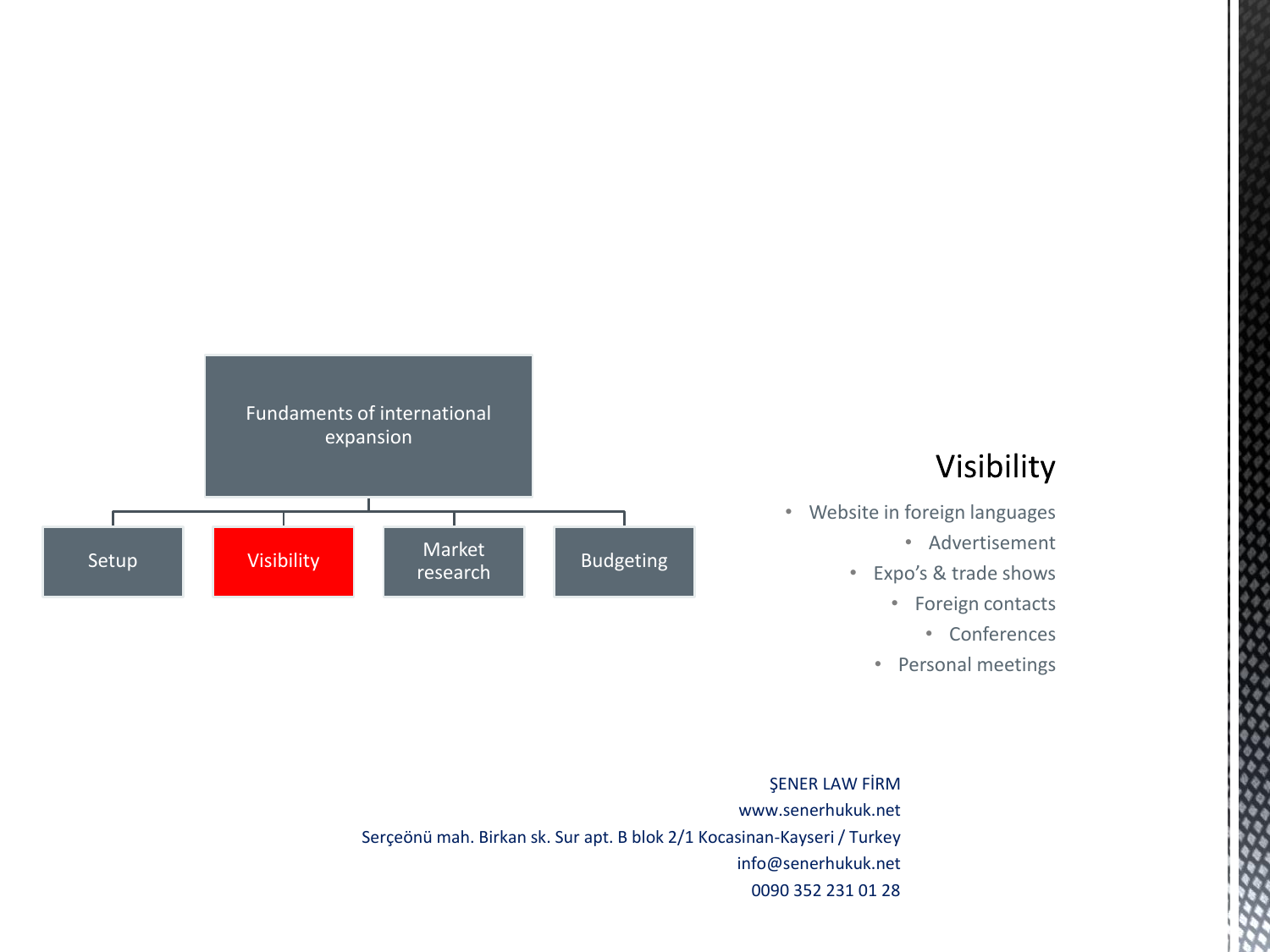

### Market research

- Expo's & trade shows
	- Liaison offices

ò ۲ø

きょうちょう ちょうきん きんこう

www.senerhukuk.net Serçeönü mah. Birkan sk. Sur apt. B blok 2/1 Kocasinan-Kayseri / Turkey info@senerhukuk.net 0090 352 231 01 28

#### ŞENER LAW FİRM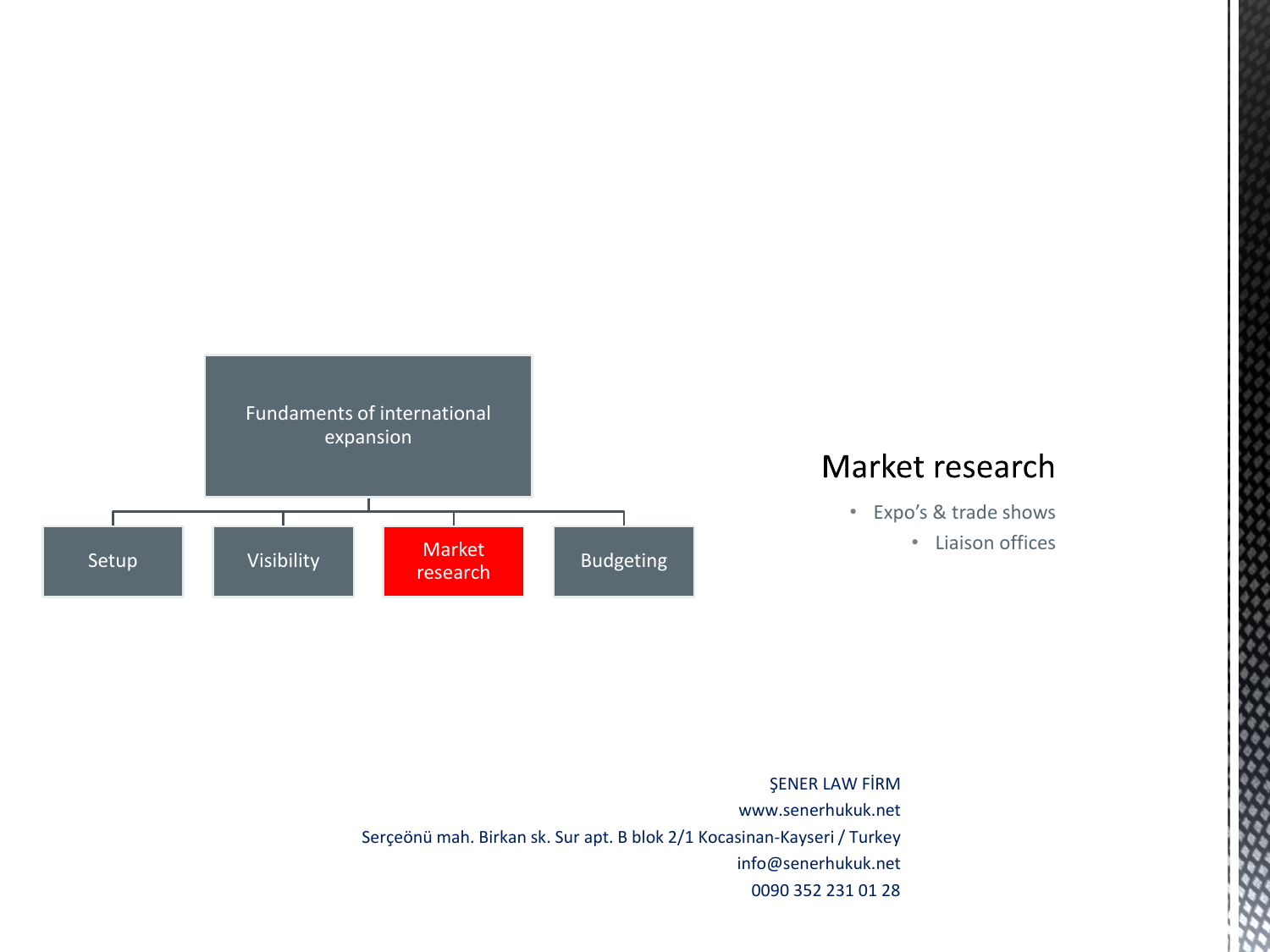## Liaison office

- $\blacksquare$  No taxation
- Only taking orders, transportation.
- When sales are conducted from home country, no real sale will occur abroad so no tax duties.
- Generally used for market research etc.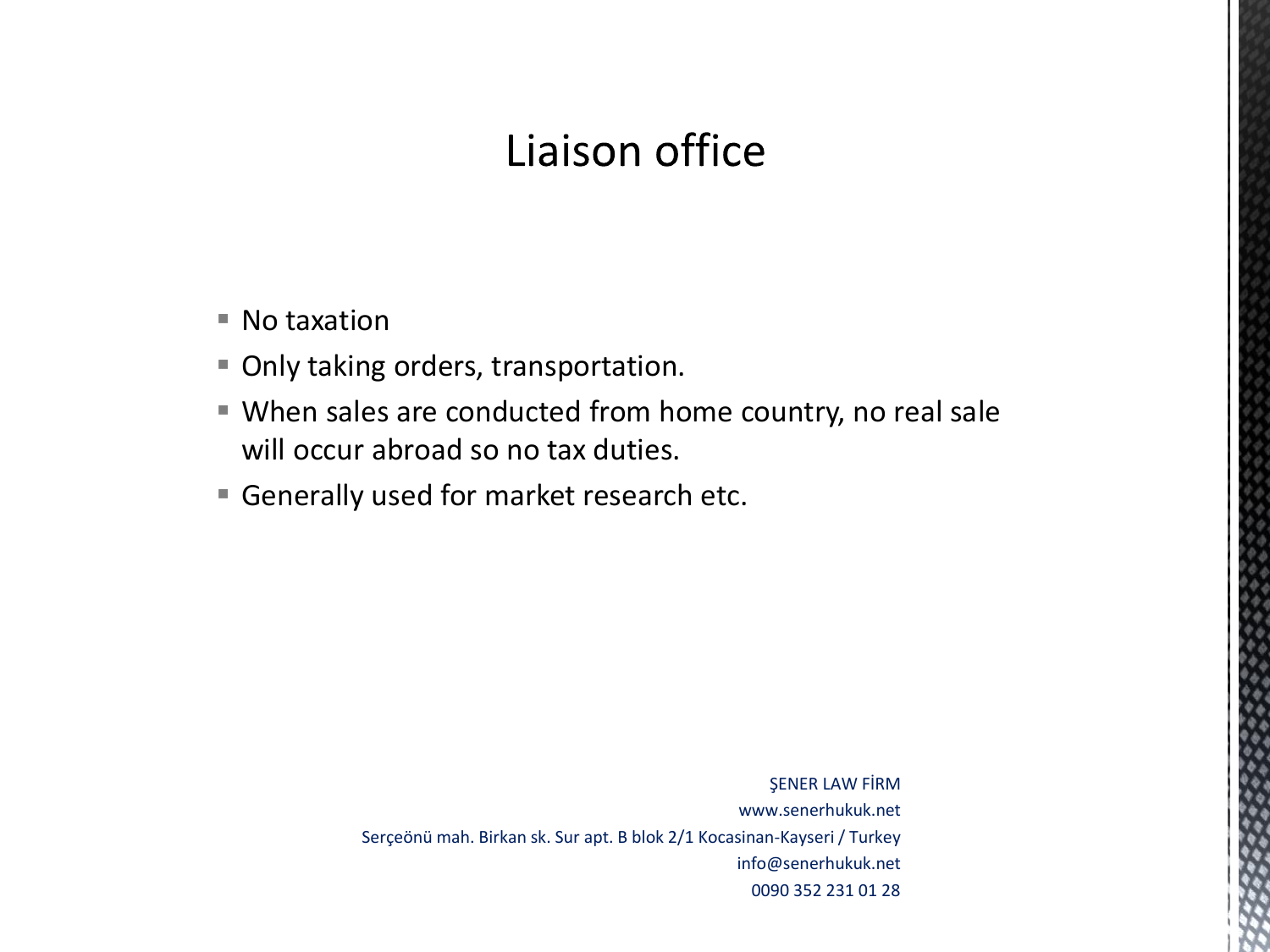

### **Budgeting**

٠ ۰

- Subsidies & incentives
- Trade show subsidies

www.senerhukuk.net Serçeönü mah. Birkan sk. Sur apt. B blok 2/1 Kocasinan-Kayseri / Turkey info@senerhukuk.net 0090 352 231 01 28

#### ŞENER LAW FİRM